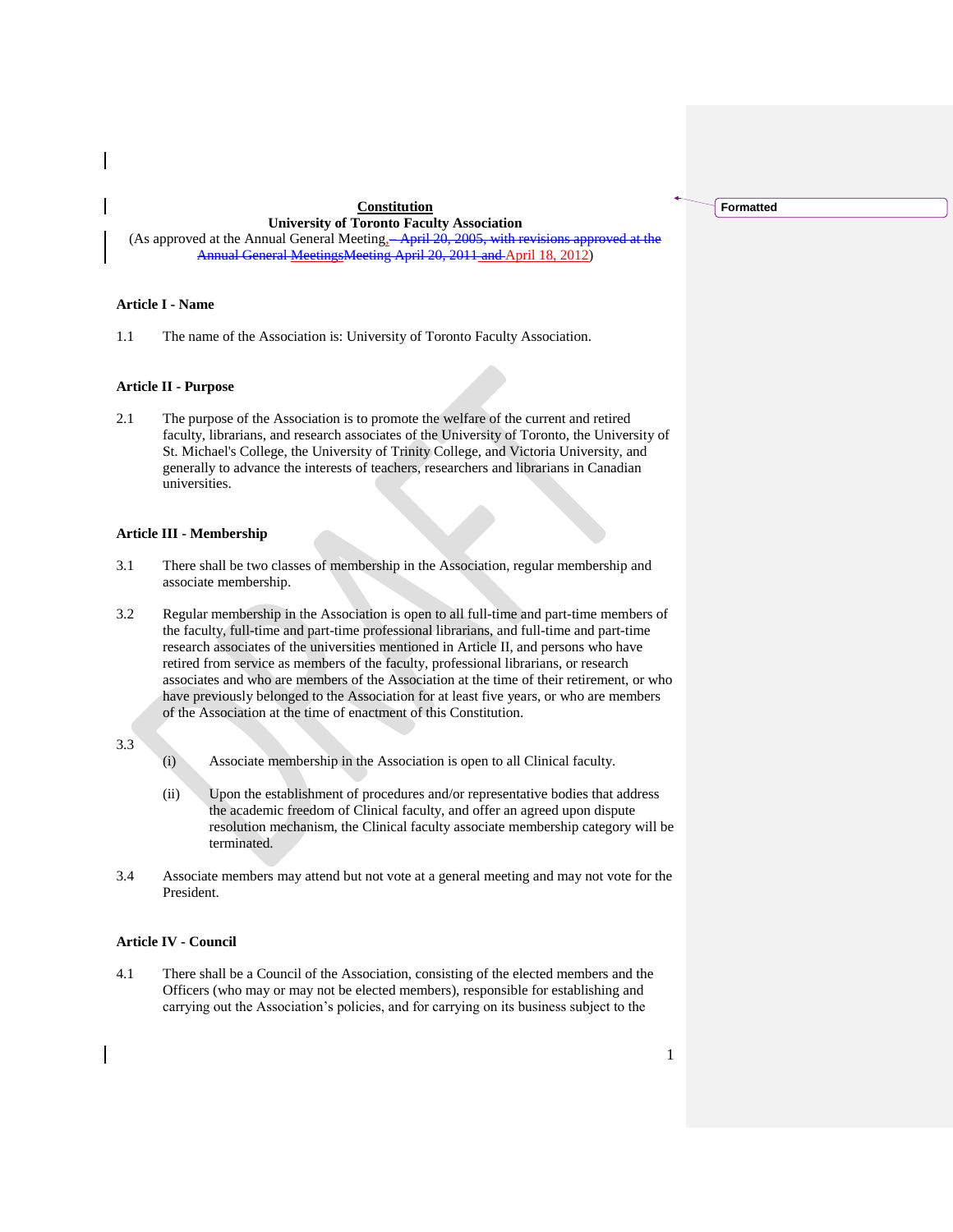provisions of this Constitution and to such directions as may be given at any Annual or other General Meeting of the Association.

4.2 The Council may recommend changes to the Constitution and the By-Laws for approval at a general meeting.

4.3

- (i) The Council shall consist of at most sixty regular members elected by the regular membership of the Association.
- (ii) Four elected members of the Council shall represent the retired members of the Association.
- (iii) For the purposes of apportioning active members of the Association into constituencies, each regular member shall be allocated to one of the following eight sections, with a total of up to 56 elected members:
	- 1. Faculty of Arts and Science and those in the St. George Colleges, Graduate School, centres and institutes who would be eligible for appointment in this faculty, except those at the University of Toronto at Mississauga and the University of Toronto at Scarborough;
	- 2. University of Toronto at Mississauga;
	- 3. University of Toronto at Scarborough;
	- 4. Faculty of Applied Science and Engineering and those in the Graduate School, centres and institutes who would be eligible for appointment within this faculty;
	- 5. Faculty of Medicine and those in the Graduate School, centers and institutes who would be eligible for appointment within this faculty;
	- 6. OISE-UT and those in the centres and institutes who would be eligible for appointment within this faculty;
	- 7. Professional faculties that lack a departmental structure;
	- 8. Librarians on all campuses, including central, college and departmental libraries.
- (iv) The number of constituencies to be assigned to each section of active members shall be roughly proportional to the number of regular members within that section. Before this Constitution takes effect, and each six years thereafter, Council shall appoint an Apportionment Committee, consisting of one regular member from each section plus a Chair, which shall recommend an assignment of the number of seats for each section for each election in the ensuing six years. This committee shall first report to Council, which will either accept the report and forward it to the next Annual General Meeting with a recommendation for acceptance or refer it back to the committee for revisions. The Annual General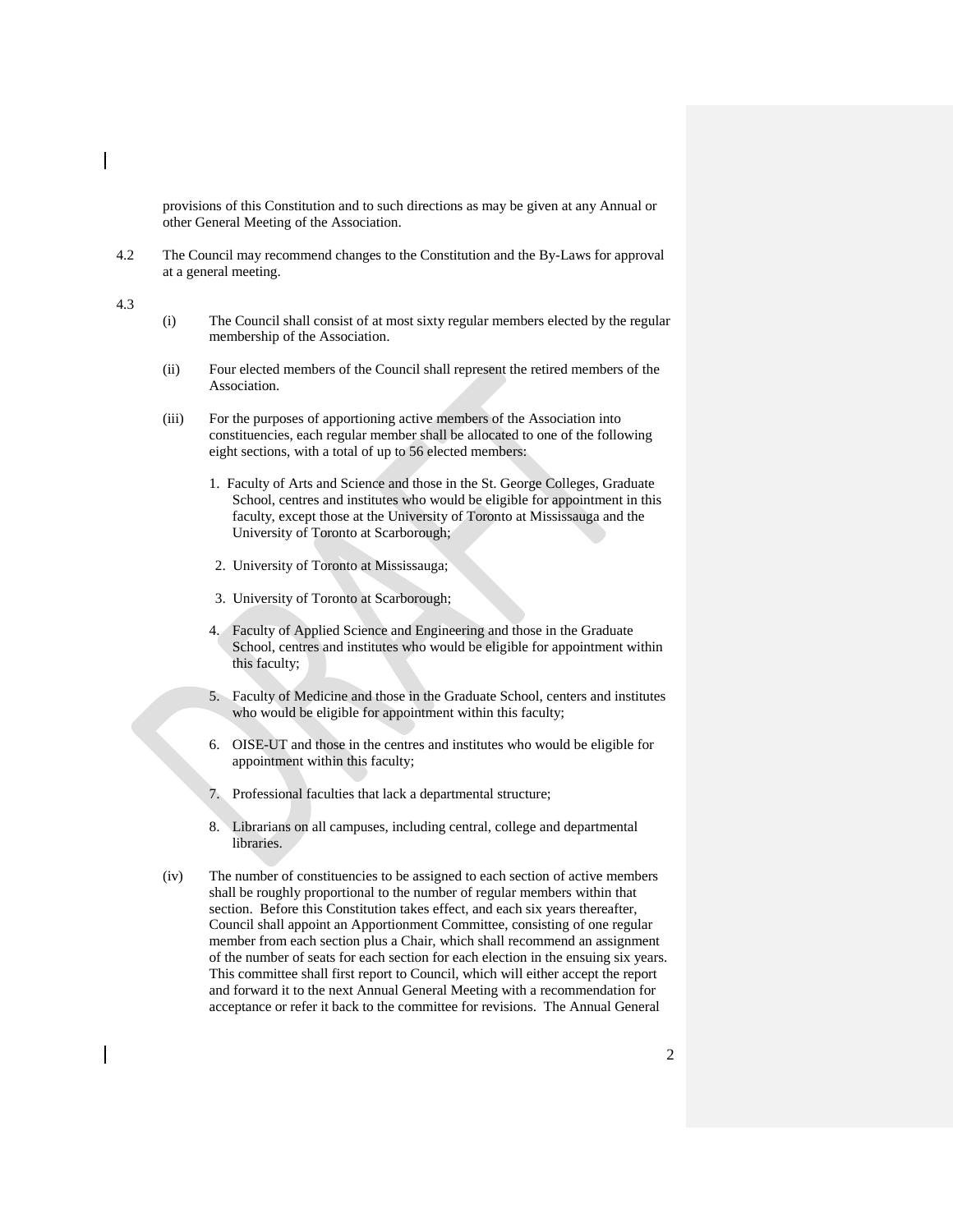Meeting may either enact the report or refer it back to the committee for revisions and subsequent presentation at a general meeting.

(v) The Apportionment Committee shall subdivide each of the eight sections into electoral constituencies on a roughly proportional basis. Only regular members within each constituency shall vote for their Council representative(s).

#### 4.4

- (i) Subject to Article 4.4 (iii) hereof, the active members of the Council shall be elected by the regular members of the Association in their respective constituencies for a term of three years commencing on July 1st of the year of election and shall be eligible for re-election.
- (ii) The four retired members of Council shall be elected by retired regular members of the Association for a term of three years beginning on July 1 of the year of election, and shall be eligible for re-election.
- (iii) The Council may provide for the retirement of not more than one third of its members each year under such a system of rotation as it may prescribe. No more than two of the four retired members should have their three-year term end in any one year.
- (iv) When the boundaries of a constituency are changed under section 4.3(iii), the term of any member previously elected from an affected constituency shall end on the following June 30. Council may through by-elections fill vacancies for one or two or three years to maintain the intended rotation mix.
- (v) A Councillor who is unable to attend meetings for a period not exceeding one year for reasons of health or academic leave may propose an alternate to serve instead. Such an alternate must be a regular member and be accepted by a vote of Council as the representative of that Councillor's constituency for a stated term. A Councillor who is unable to serve for a period exceeding a year shall be deemed to have resigned. A Councillor who has resigned shall be replaced for the remainder of the term through a by-election in that constituency.
- (vi) In the event that a Council member has not been in attendance either for three consecutive Council meetings or for more than half of the meetings held in the previous twelve months, the President shall bring this to the attention of Council. Council may table a motion to remove the member from office, but shall not vote on it before the affected member is informed at least 30 days in advance and is given the opportunity to appear before Council and speak to the issue.
- 4.5 The President shall call a meeting of the Council (i) at regular intervals during the academic year, upon at least seven days' notice to its members, and (ii) by written request to the President from at least ten members of Council, upon at least seven days' notice to its members, and (iii) in the event that the Executive Committee declares the necessity of an emergency meeting, upon notice of at least one full working day by both telephone and electronic mail, and (iv) as soon after the Annual General Meeting as is deemed convenient to elect Officers, other than the President, as described in Article IX.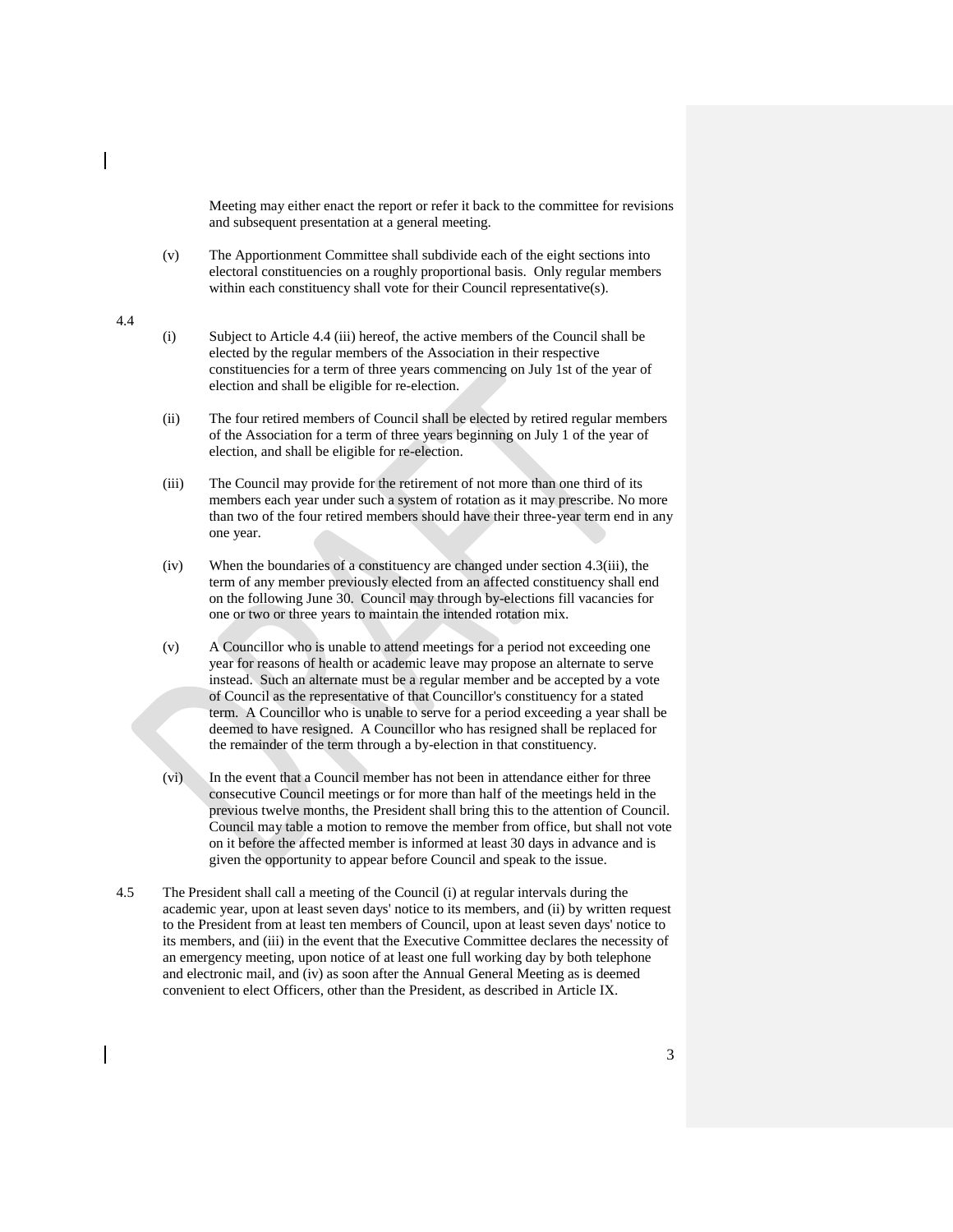- 4.6 The Executive Committee shall prepare for each meeting an agenda that Council is free to adopt or amend. The agenda shall contain, among other items, any item which ten or more members of Council at least seven days in advance of the meeting request the President in writing to have included.
- 4.7 Council may appoint a Speaker, who shall not be entitled to vote on any motion. In the absence of the Speaker, the President shall chair the Council meeting, but may pass the Chair to a member of the Executive when presenting a report. In any case, the President may cast a vote only to break a tie.
- 4.8 A quorum for meetings of the Council shall be twenty elected or appointed members.
- 4.9 The Council shall fill any vacancies arising by resignation or otherwise in the offices of the Association, and in the membership of any standing committee.
- 4.10 Notwithstanding anything in this Article, the Past-President of the Association, and any person who is an Officer of the Association or the Chair of any standing committee of Council and is not otherwise a member of Council, shall be a member *ex officio*, with all the voting privileges of the elected members. In addition, the Chair of the USMC Leadership team shall be a member *ex officio*, with all the privileges of the elected members except the right to vote.

# **Article V – President**

- 5.1 The President shall be elected by the regular members of the Association and shall serve as President for two years, from July 1 immediately following the date of election.
- 5.2 The President must be a regular member of the Association.
- 5.3 A President may serve for more than one two-year term but not more than six consecutive years. This includes consecutive time served prior to July 1, 2011.
- 5.4 The President shall serve as Past-President for succeeding presidential term(s).
- 5.5 The President shall serve on the Executive Committee.
- 5.6 If the President becomes unable to serve during the period to June 30 immediately following the election, a by-election shall be held to determine a replacement. If the President becomes unable to serve during the first presidential year, then Council shall appoint an interim President to serve until the following June 30 and shall call an election for a new President to serve a two-year term from the following July 1.
- 5.7 The President serves as the representative and spokesperson of the Association in all dealings with outside bodies. Whenever the President is unavailable, Council may delegate this responsibility to someone else.
- 5.8 The President may be removed from office by a two-thirds vote to that effect of regular members present and voting at a general meeting. (Article 10.2 prescribes the four mechanisms for calling a general meeting.)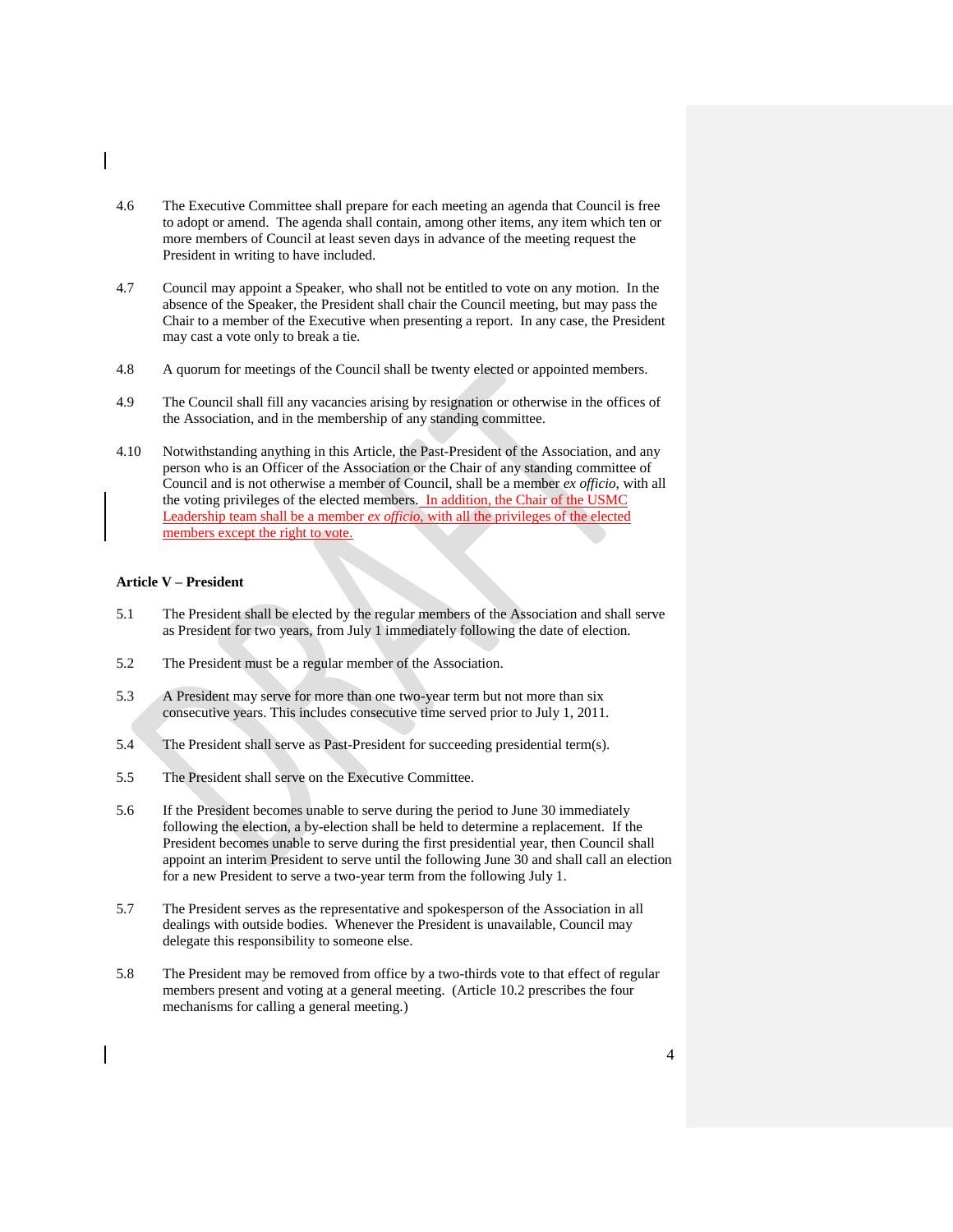## **Article VI - Other Officers**

- 6.1 The Association shall have the following other Officers: Vice-President (Salary, Benefits and Pensions); Vice-President (Grievances); Vice-President (University and External Affairs); and Treasurer.
- 6.2 Each non-Presidential Officer must be a regular member of the Association.
- 6.3 The term of office of each non-Presidential Officer shall be a two-year term. However, a one year term will be allowed for each non-Presidential Officer who requests it, in accordance with the process and timelines, if any, established in the bylaws.
- 6.4 Each non-Presidential Officer shall be eligible for re-appointment.

#### **Article VII - Executive Committee**

- 7.1 There shall be an Executive Committee of the Council consisting of the President and other Officers of the Association specified in Article 6.1, Chairs of any additional standing committees of the Association established pursuant to Article 8, and up to three members-at-large appointed by Council for renewable one or two-year terms.
- 7.2 At least two of the members-at-large must be elected or appointed members of Council during their term of office on the Executive Committee. If a majority of the members appointed to the Executive Committee aside from the members-at-large are also on UTFA Council (by virtue of representing a constituency), Council may appoint a third member-at-large from the UTFA membership who is not a member of Council. The appointment of members-at-large will take place after the appointment of other members of the Executive Committee, where necessary to give effect to this provision.
- 7.3 It will be customary to have one member-at-large who is a retired person.
- 7.4 The term of office of each Member-at-Large Executive Committee member, *and of the Chair of any additional standing committees of the Association established pursuant to Article 8,* will be a two-year term. However, a one-year term will be allowed for such members-at- large *or additional Standing Committee Chairs* who request it, in accordance with the the process and timelines, if any, established in the bylaws.
- 7.5 No member of the Executive Committee may serve in any one position on the Executive Committee for more than six consecutive years. This includes consecutive time served prior to July 1, 2011
- 7.6 The Executive Committee shall meet at the call of the President, or within one week of a call for a meeting by any two members of the Committee.
- 7.7 A quorum for the Executive Committee shall be a majority of its voting members, including the President or the President's designate.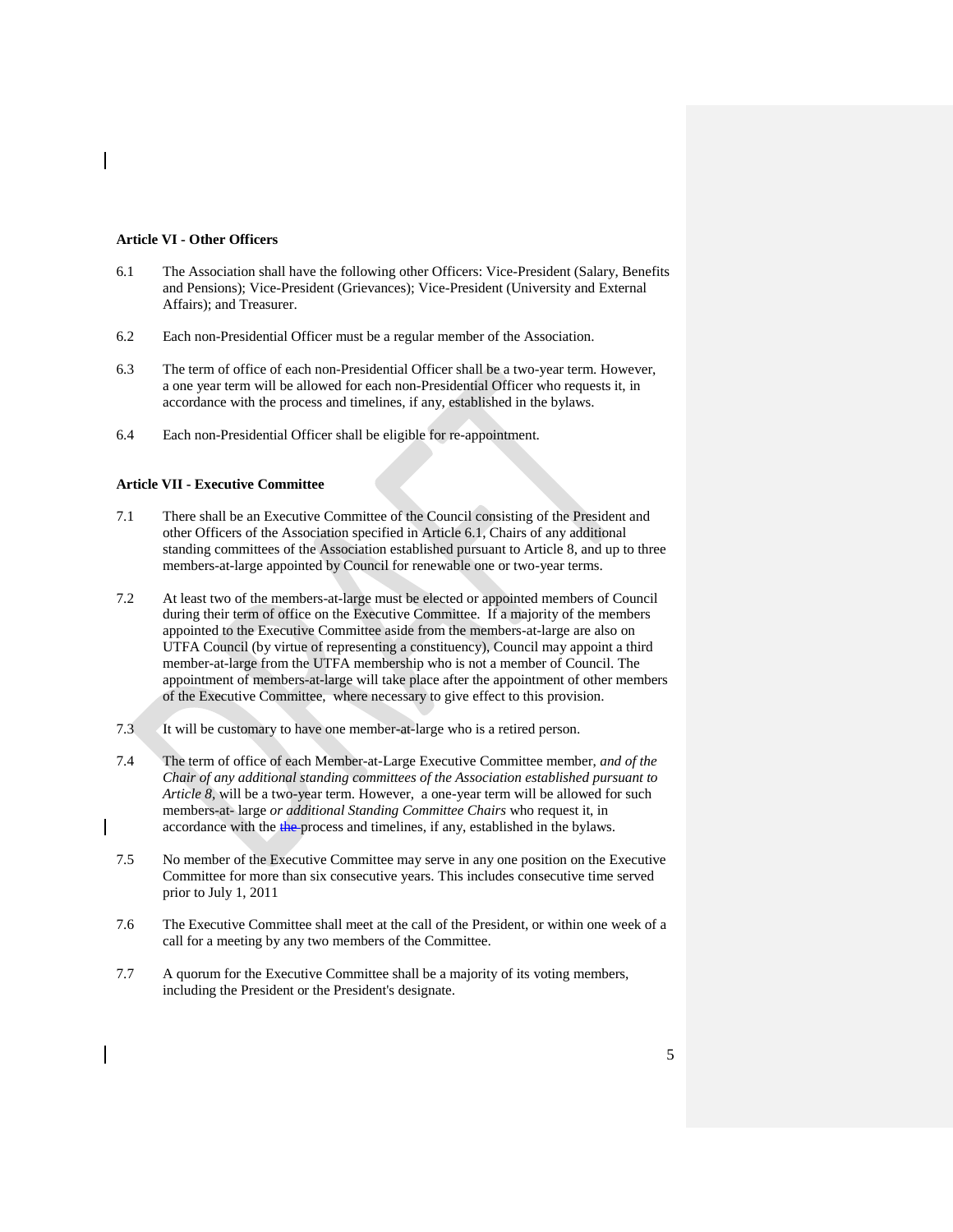7.8 The Executive Committee shall carry out such duties as may be delegated to it by the Council.

## **Article VIII - Committees**

- 8.1 There shall be Standing Committees of the Council on (i) Salary, Benefits and Pensions, on (ii) Grievances, on (iii) University and External Affairs, and such other standing and special committees as the Council may establish from time to time.
- 8.2 The committees shall have such duties and powers as may be assigned to them by the Council.
- 8.3 The Council, from the regular membership of the Association, shall appoint the members of each committee.
- 8.4 The Vice-President (Salary, Benefits and Pensions) shall be the chair of the Standing Committee on Salary, Benefits and Pensions, the Vice-President (Grievances) shall be the chair of the Standing Committee on Grievances, the Vice-President (University and External Affairs) shall be the chair of the Standing Committee on University and External Affairs, and the chair of every other committee shall be appointed by the Council from the membership of the Association.

## **Article IX - Nominations and Elections**

9.1

- (i) Each candidate for President shall be nominated from the regular membership of the Association by two regular members of Council or by 10 regular members of the Association. Nominations open no later than March 1st of the year of election and close on March  $15<sup>th</sup>$  of the same year.
- (ii) If more than one person is nominated for President, the President shall be elected from among those nominated by a mail ballot of the membership of the Association conducted during the twenty*-one* days next following the close of nominations.
- (iii) Council, by regulation, shall establish guidelines for conduct of the election.
- 9.2 There shall be a Nominating Committee consisting of five members including either a member of the current Executive Committee or, failing that, a Past-President of the Association. Council must approve the Nominating Committee. The Nominating Committee shall compile a slate of nominees for the following positions where there is an upcoming vacancy, including those resulting from the expiration of a term of office : non-Presidential members of the Executive Committee (the three Vice-Presidents, the Treasurer, the Chairs of the Standing Committees, and the members-at-large).
- 9.3 The Council, from the regular membership of the Association, shall appoint the three Vice-Presidents, Treasurer and Chairs of all Standing Committees, in addition to the members-at-large on the Executive Committee who shall be appointed pursuant to Article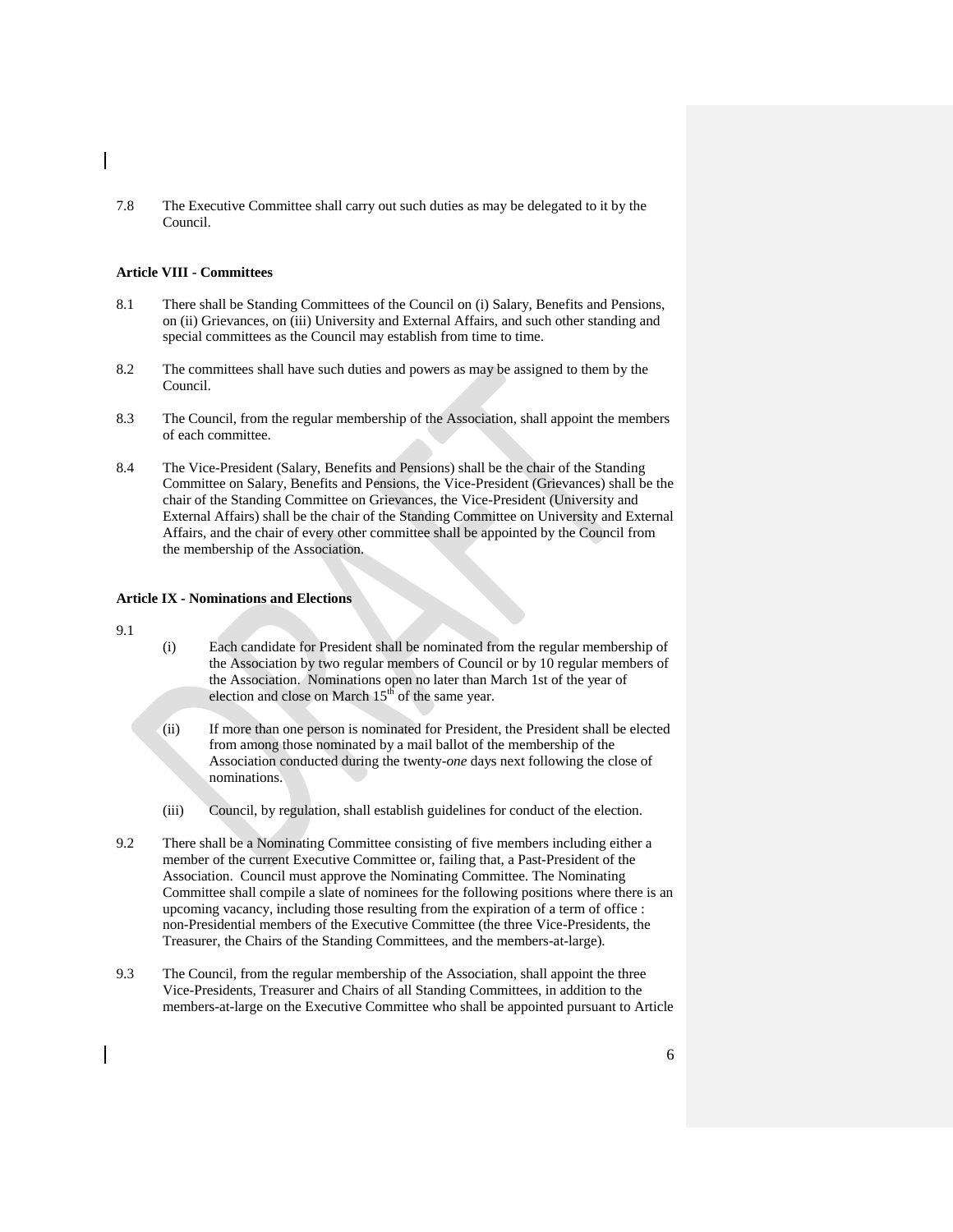7. These appointments should occur at the first meeting of the Council after the Annual General Meeting.

## **Article X - Meetings**

- 10.1 The Annual General Meeting of the Association shall be held each year as soon as practical after the twenty-ninth day of March. In an election year this will occur after the President has been elected.
- 10.2 The President shall call other general meetings of the Association (i) as directed by the Annual General Meeting, (ii) as directed by the Council, (iii) as directed by the Executive Committee or (iv) at the written request to the President of fifty regular members of the Association, the request to be accompanied by the proposed agenda of the meeting.
- 10.3 The agenda for any general meeting of the Association shall be approved in advance by Council, except if the meeting is called by the Executive, in which case the agenda for the meeting shall be approved by the Executive, and except if the meeting has been called at the request of fifty regular members, in which case the agenda shall be as proposed in the members' request.
- 10.4 The President shall give at least one week's notice to the members of any general meeting of the Association.
- 10.5 The membership of the Association at any meeting may pass and amend By-Laws for the efficient operation of the Association by majority vote of regular members, present and voting, except as otherwise specified in this constitution. By-Laws may be amended at any general meeting provided either (i) notice is given on the agenda, or (ii) amendments are proposed at the general meeting and confirmed only after the meeting has been adjourned and reconvened after at least one week or a mail ballot of the membership has been held.
- 10.6 The Council shall designate from time to time a regular member of the Association who shall preside at general meetings of the Association.
- 10.7 One hundred regular members shall constitute a quorum at general meetings.
- 10.8 Robert's Rules of Order, where not inconsistent with the Constitution or the By-Laws, shall govern the conduct of meetings of the Association.

## **Article X I - Fees**

11.1 The annual membership fees shall be proposed by the Council and approved at a general meeting of the Association by a majority of those regular members present and voting. The fees shall become payable on July 1st of each year.

## **Article XII - Finances**